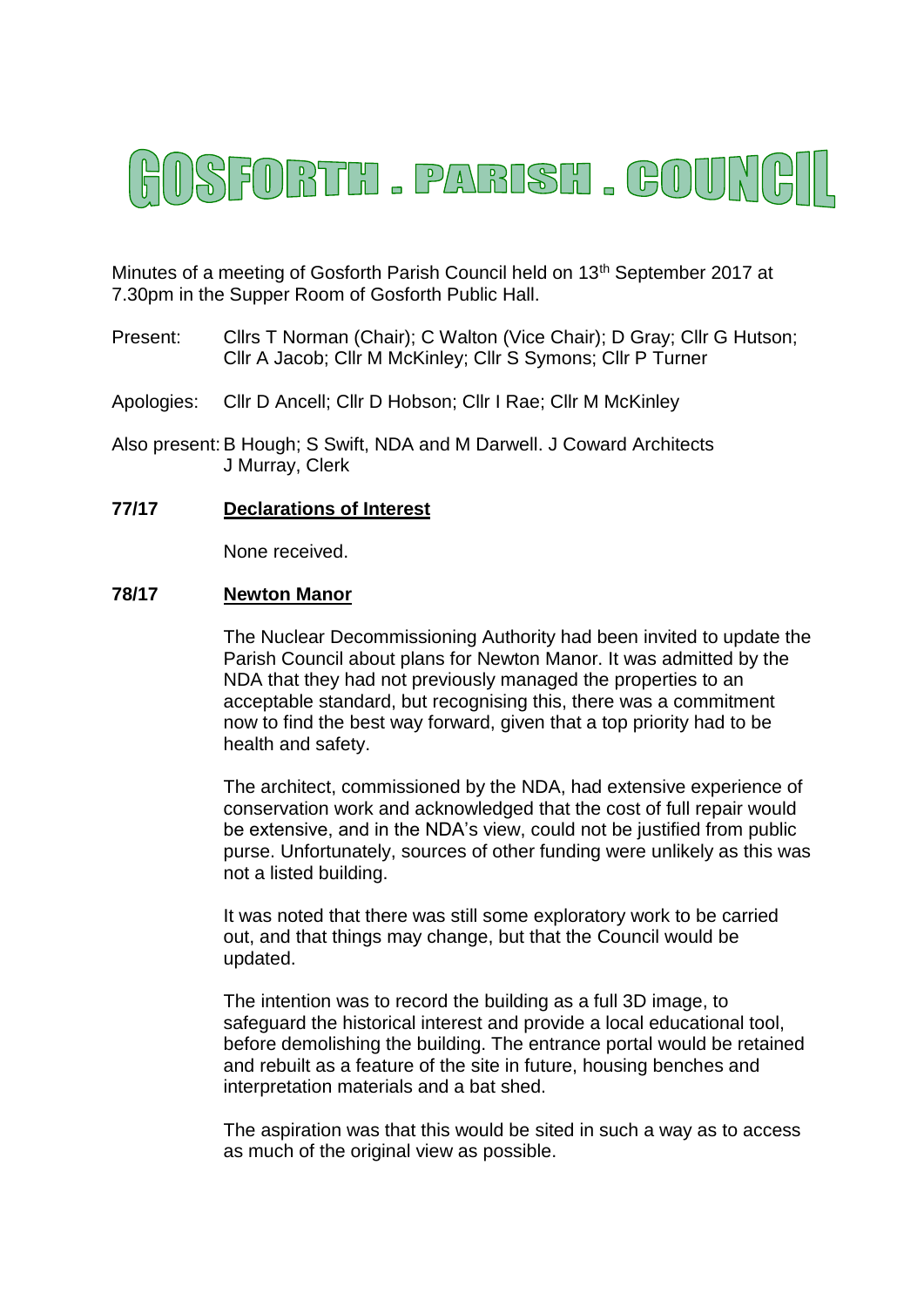It was asked about ongoing maintenance of the site and it was felt that this required further thought in terms of the future management of the asset, but possibly some form of environmental management company.

It was asked about the position of some of the other NDA properties in the area and the Council was informed that they were all being reviewed.

#### **79/17 Minutes**

**Resolved –** that the minutes of the meeting held on 12 July 2017 be approved and signed as a correct record.

#### **80/17 Planning Matters**

New Steam Generation Plant – the key issues for the Parish Council were the management and monitoring of the construction traffic, and the wear and tear on an already inadequate road; the noise levels during construction and testing; and the need for adequate recompense for those Parishes which would be directly affected.

Wind Hall – demolition of barn

This was supported, but with the additional point that if any road closure was required, that there be adequate liaision to ensure that no other roads were closed at the same time.

Red Admiral

The revised application, for a toilet block and staff accommodation to service existing caravan sites, was supported.

#### **81/17 Parish Planning**

**Resolved –**that a parish planning sub group of Cllrs Rae; Norman; Symons and Ancell be approved (subject to their willingness to take part) and that co-opted members of Keith Rhodes for the Public Hall and Anthony Millard for the playing field, be approved.

It was noted that the process was likely to take 18-24 months for the process.

There had been a meeting with NuGen to see whether they could offer any assistance with the process, but there had been no response so far.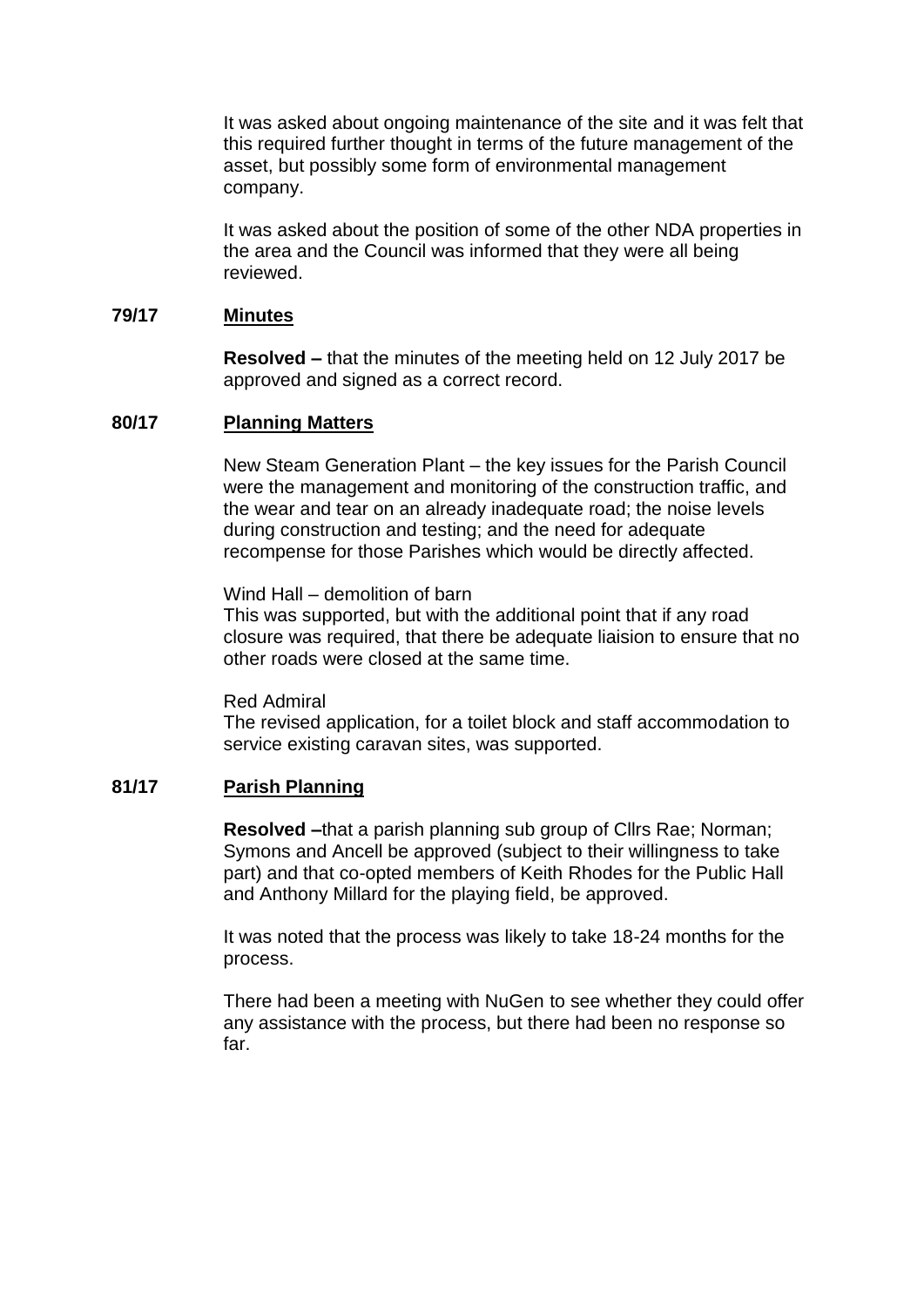# **82/17 Gosforth Village Care and Assets**

The question of unauthorised signage was raised and there was general agreement that the village care committee should consider this matter, in light of liability and other issues which could arise.

It was noted that the tourist information boards were out of date and that Cllr Gray had located the original art work for the posters. Whether this should be updated should be considered by the Committee.

Cllr Gray informed the Council that Mrs Clarke from Gosforth wished to make a donation to replace the bench at the top of the car park in memory of a late relative, with appropriate plaque. The cost of the bench would be £416.69 +VAT of £70 and removal and fixing costs (to be determined).

The Clerk noted that the bench at Meadowfield had been repaired to a high standard. There had been an offer to repair the bench at the foot of the car park and the Chairman agreed to ask for an update.

The notes from the Library meeting were circulated and noted.

The rotary locally had suggested a defibrillator for the village. It was recalled that one had been delivered to the village shop and was still to fixed. It was felt that a second defibrillator in the vicinity of the school/church would be helpful.

**Resolved –** that Councillor Gray be authorised to order the bench at a cost of £416.69 + VAT of £70 on the understanding that an equivalent donation was to be received for the bench and removal and fixing costs.

#### **83/17 Meetings**

Cllr Walton had attended the Copeland Borough Council meeting in respect of the review of Councillors in August. Events had overtaken the consultation, but he had felt that proposals had been thoroughly worked through. While there was political discontent, it was noted that a reduction from 51 to 32 was put forward to the Boundary Review Commission. The next stage would be to look at ward boundarires, from October to February.

It was noted that the NDA stakeholder meeting of 18/19 September was too onerous a commitment for the Parish Councillors and that regular stakeholder updates would keep the Council informed.

Cllr Turner was attending the 3-tier meeting of 14 September 2017.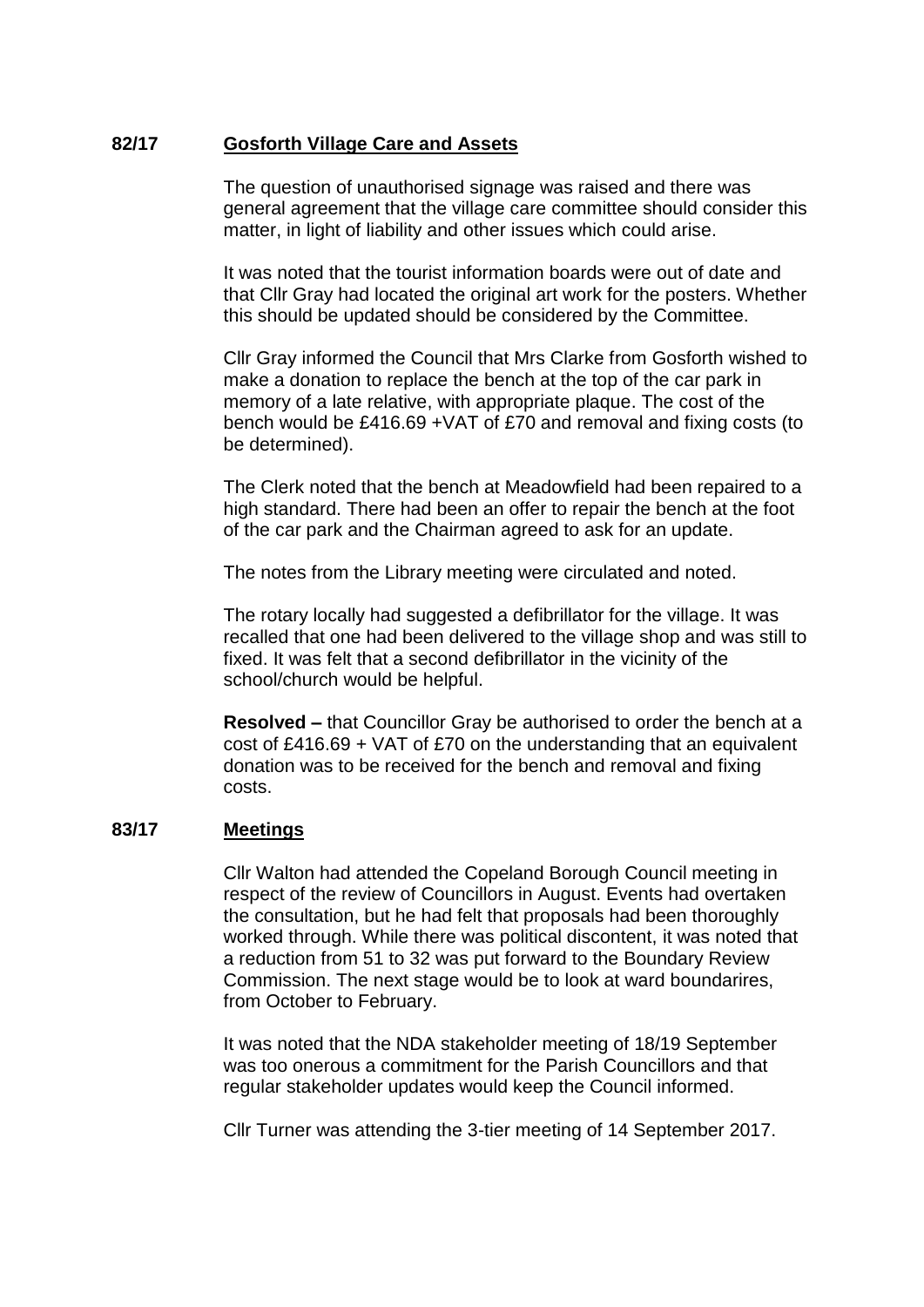There being no other attendees, it was suggested that Ian Rae might like to attend the next meeting of the A595 liaison meeting.

Cllr Hutson had attended Sellafield Stakeholders meeting. Everything seemed to be going pretty well and to plan. A national policy statement and definition of communities could be expected before Xmas. The issue of long-term repositories may also resurface. The issue of community benefit being used to finance the new school complex in Whitehaven continued to be controversial.

Cllr Turner noted that he was attending a meeting with Bradbury House in respect of delivery of community services.

# **84/17 Financial Matters**

#### **Resolved –**

- 1) that the bank reconciliation to 31 August 2017 be received and noted, and payment approved.
- 2) that the External Auditor's report and certificate be received and noted (there being no issues arising from the external audit of 2016-17).

Cllr Walton requested sight of July's bank statement (as a 2-monthly reconciliation to 31 August 2017 had been carried over the summer, July's bank statement had not been included in papers).

# **85/17 Correspondence**

The Calc newsletter and police report was received and noted.

A letter had been received noting that the Frizington Recycling Cente was coming up for renewal and the Council would be fully supportive of any application to renew.

# **86/17 Questions from Councillors**

It was asked if the issue of weeds could be raised with Copeland Borough Council.

It had been suggested that a bus shelter (to be funded by fund-raising) be put up at the end of Meadowfield. It was felt that there were a number of issues arising, such as maintenance, planning, the potential for anti-social behaviour and agreed that this is not something that the Council could support at this time.

The number of bottles left lying around after closing time at the Lion and Lamb was noted and Cllr Symons agreed to raise the issue with them.